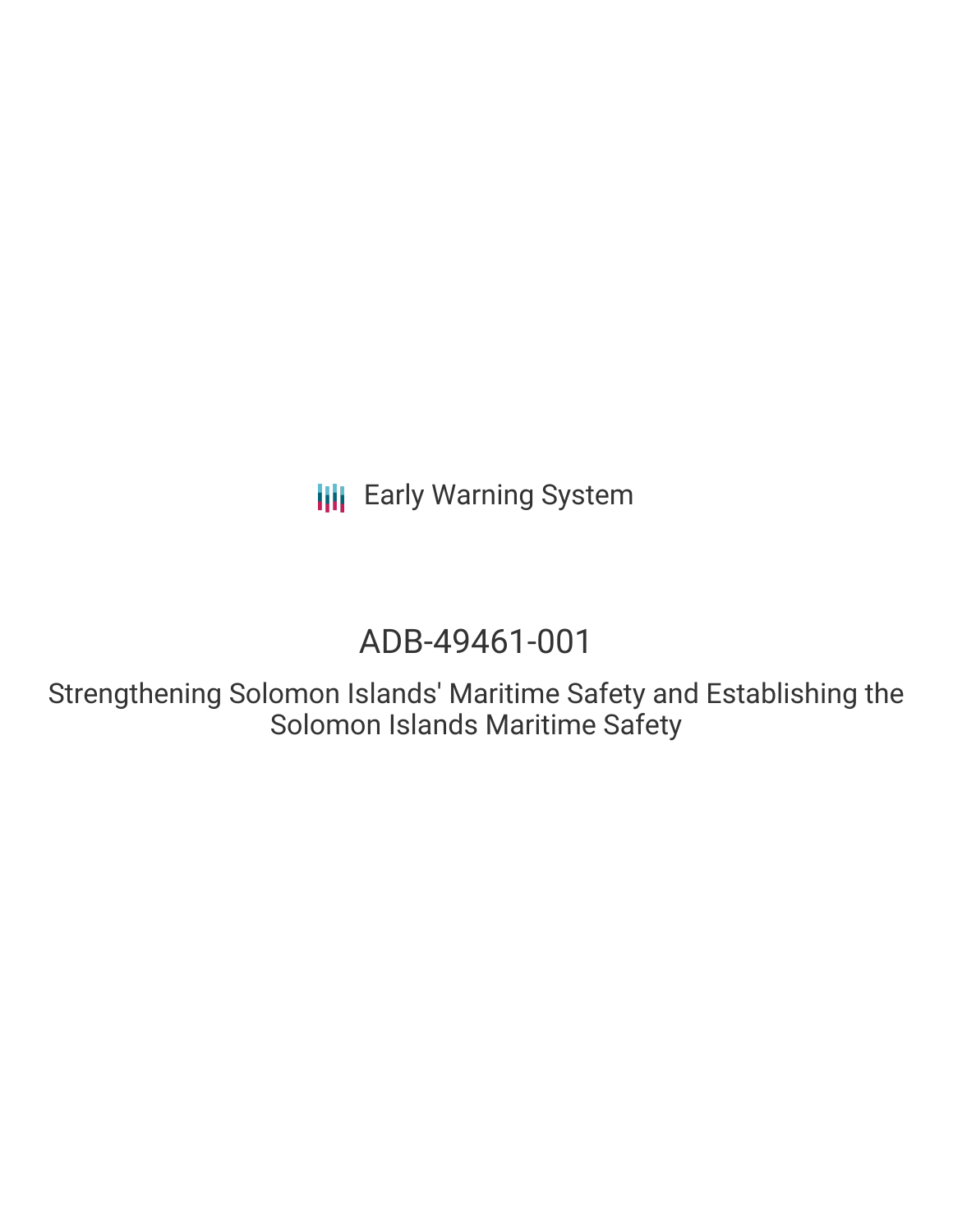

Strengthening Solomon Islands' Maritime Safety and Establishing the Solomon Islands Maritime  $C$ afaty

#### **Quick Facts**

| <b>Countries</b>               | Solomon Islands                         |
|--------------------------------|-----------------------------------------|
| <b>Financial Institutions</b>  | Asian Development Bank (ADB)            |
| <b>Status</b>                  | Active                                  |
| <b>Bank Risk Rating</b>        | B                                       |
| <b>Voting Date</b>             | 2016-06-29                              |
| <b>Borrower</b>                | Government of Solomon Islands           |
| <b>Sectors</b>                 | <b>Technical Cooperation, Transport</b> |
| <b>Investment Type(s)</b>      | Grant                                   |
| <b>Investment Amount (USD)</b> | $$0.80$ million                         |
| <b>Project Cost (USD)</b>      | \$0.80 million                          |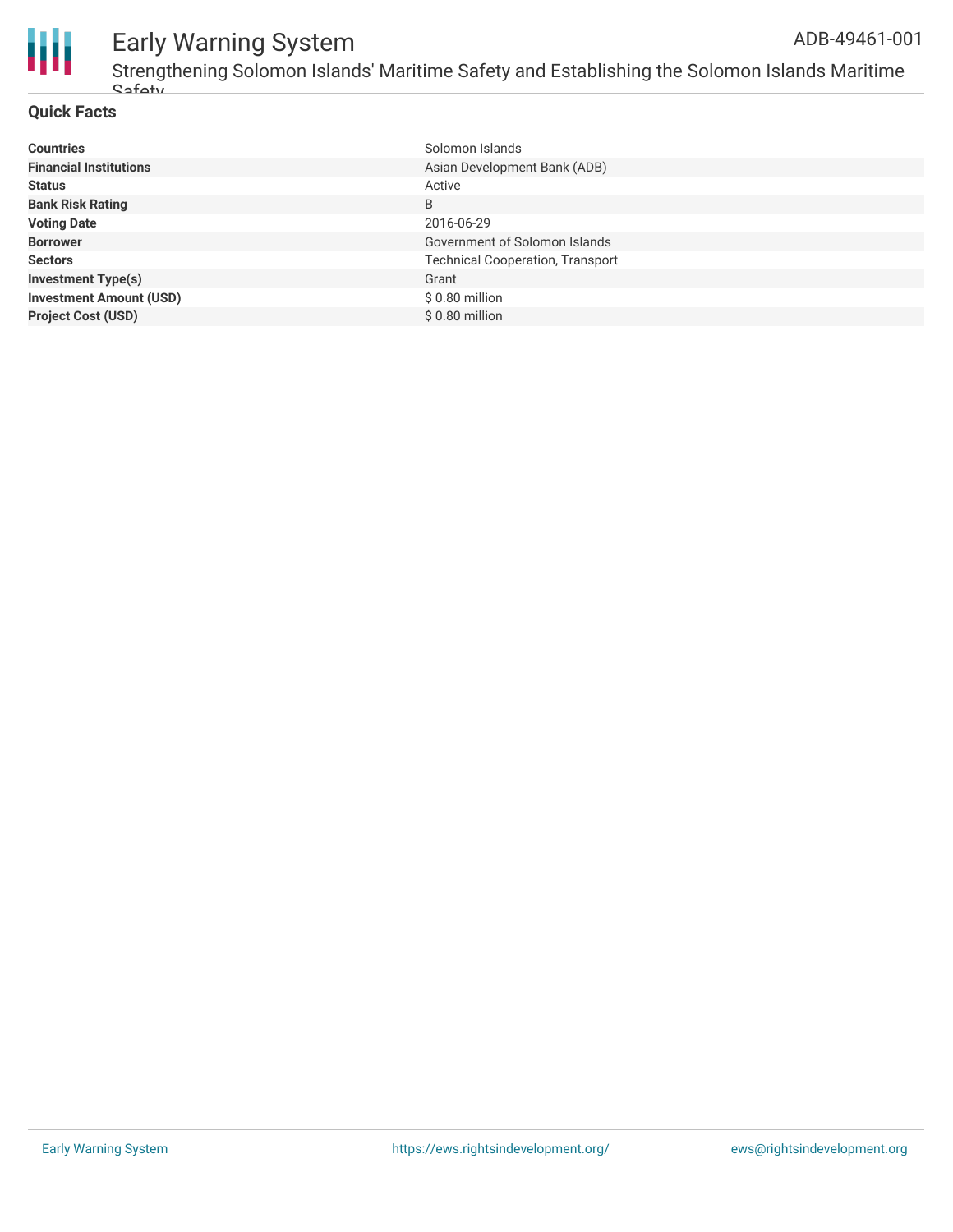

#### Early Warning System Strengthening Solomon Islands' Maritime Safety and Establishing the Solomon Islands Maritime **Safaty** ADB-49461-001

#### **Project Description**

The Solomon Islands Maritime Safety Administration (SIMSA) needs further technical assistance (TA) to enable it to become an entity that is capable of addressing the changing environment in the international maritime community. The proposed TA will assess current organizational structure, job description, functionalities and recommend an appropriate restructuring model for SIMSA. It will introduce new divisions and job functions as suitable to meet administrative, safety and security, aids to navigation, hydrography, marine search and rescue and environmental obligations as required by IMO and UNCLOS and other international maritime conventions and organisations where Solomon Islands is a signatory. The proposed TA will recommend and provide an intensive training program for the restructured SIMSA staff to better educate on the reforms and enhance ownership and long term implementation of the reforms in line with international standards. Relevant training programs will be proposed for ship owners and stakeholders to improve awareness on the requirements in the international maritime community and need to align with reforms in SIMSA.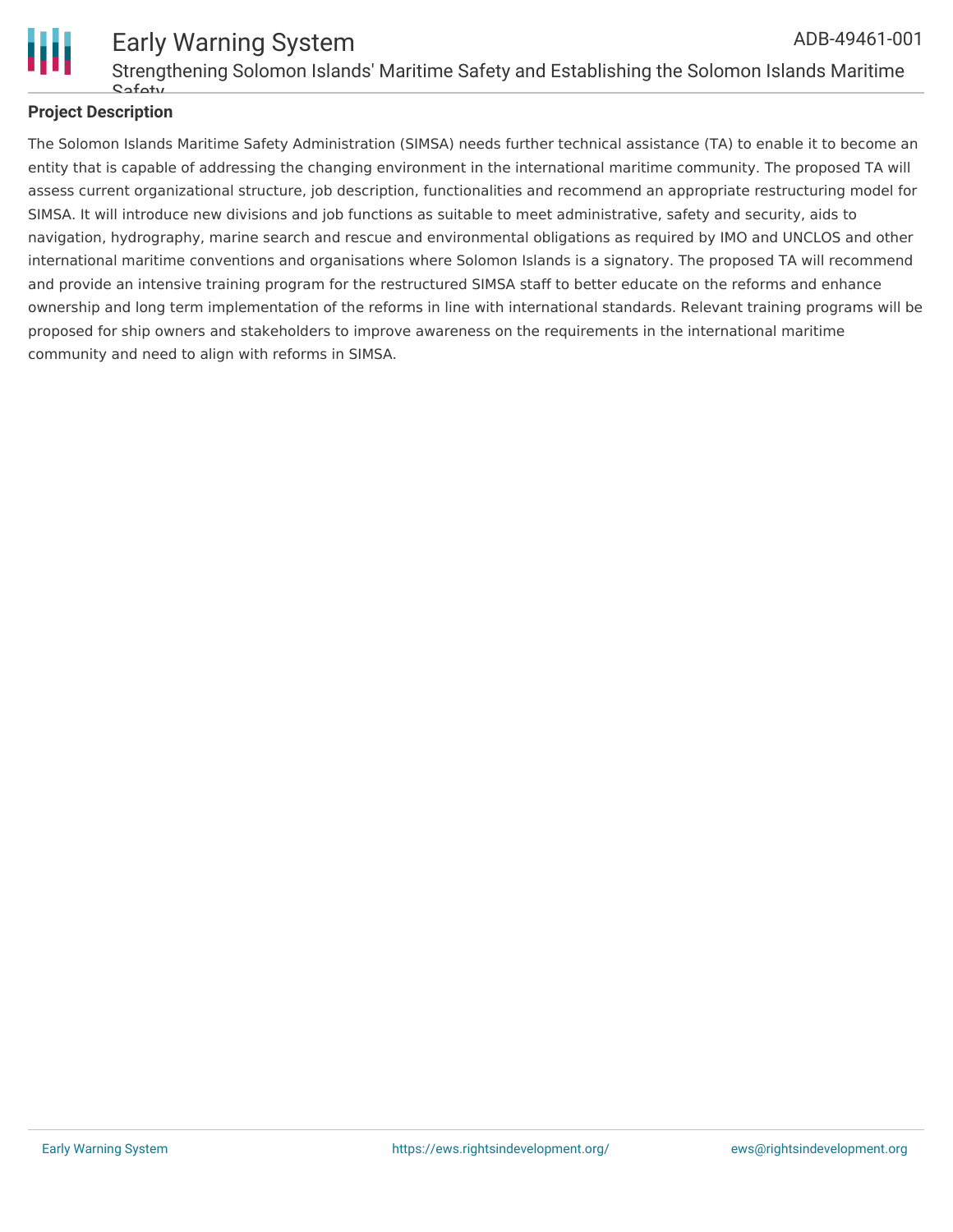

Strengthening Solomon Islands' Maritime Safety and Establishing the Solomon Islands Maritime Cafaty ADB-49461-001

#### **Investment Description**

Asian Development Bank (ADB)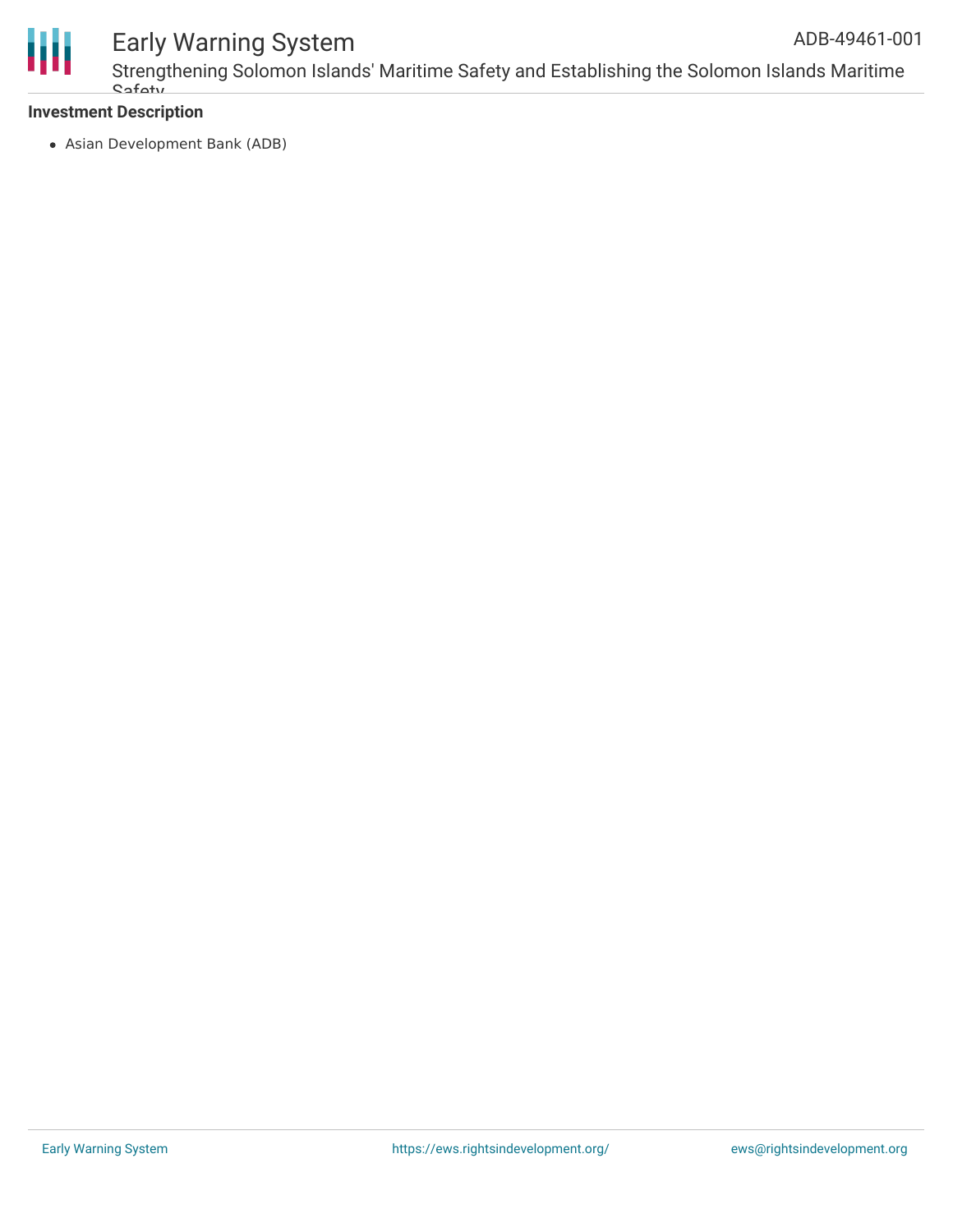

Strengthening Solomon Islands' Maritime Safety and Establishing the Solomon Islands Maritime Cofoty

#### **Contact Information**

Ministry of Infrastructure Development PO Box 1213 Honiara, Solomon Islands

#### ACCOUNTABILITY MECHANISM OF ADB

The Accountability Mechanism is an independent complaint mechanism and fact-finding body for people who believe they are likely to be, or have been, adversely affected by an Asian Development Bank-financed project. If you submit a complaint to the Accountability Mechanism, they may investigate to assess whether the Asian Development Bank is following its own policies and procedures for preventing harm to people or the environment. You can learn more about the Accountability Mechanism and how to file a complaint at: http://www.adb.org/site/accountability-mechanism/main